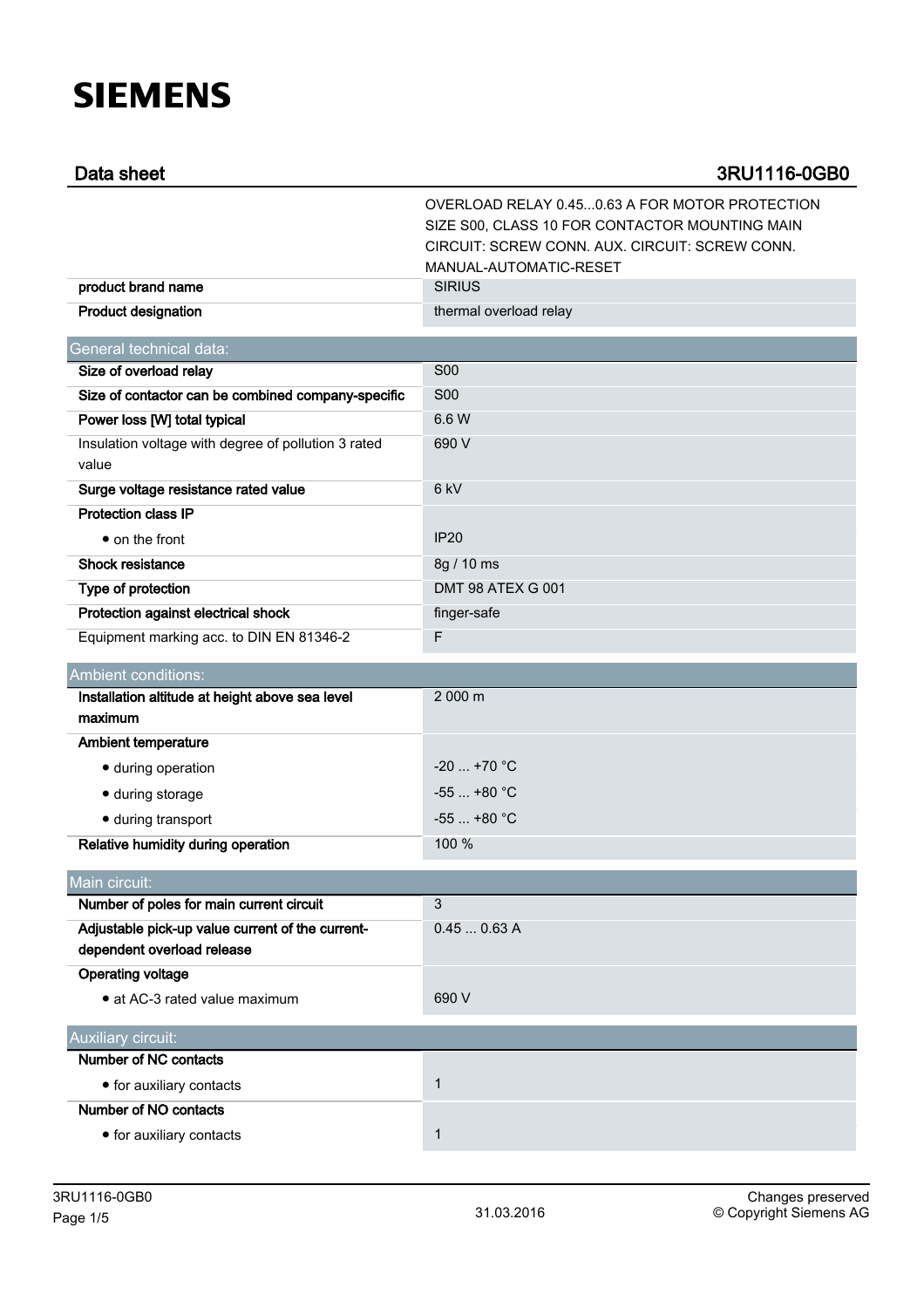| Number of CO contacts                                  |                                                                            |  |  |  |
|--------------------------------------------------------|----------------------------------------------------------------------------|--|--|--|
| • for auxiliary contacts                               | $\pmb{0}$                                                                  |  |  |  |
| Operating current of auxiliary contacts at AC-15       |                                                                            |  |  |  |
| $\bullet$ at 24 V                                      | 3A                                                                         |  |  |  |
| $\bullet$ at 110 V                                     | 3A                                                                         |  |  |  |
| • at 120 V                                             | 3A                                                                         |  |  |  |
| $\bullet$ at 125 V                                     | 3A                                                                         |  |  |  |
| • at 230 V                                             | 2A                                                                         |  |  |  |
| $\bullet$ at 400 V                                     | 1A                                                                         |  |  |  |
| Operating current of auxiliary contacts at DC-13       |                                                                            |  |  |  |
| $\bullet$ at 24 V                                      | 1A                                                                         |  |  |  |
| $\bullet$ at 110 V                                     | 0.22A                                                                      |  |  |  |
| • at 125 V                                             | 0.22A                                                                      |  |  |  |
| • at 220 V                                             | 0.11A                                                                      |  |  |  |
| Protective and monitoring functions:                   |                                                                            |  |  |  |
| <b>Trip class</b>                                      | Class 10                                                                   |  |  |  |
|                                                        |                                                                            |  |  |  |
| Short-circuit protection<br>Design of the fuse link    |                                                                            |  |  |  |
| • for short-circuit protection of the auxiliary switch | fuse gL/gG: 6 A, quick: 10 A                                               |  |  |  |
| required                                               |                                                                            |  |  |  |
|                                                        |                                                                            |  |  |  |
|                                                        |                                                                            |  |  |  |
| Installation/ mounting/ dimensions:                    |                                                                            |  |  |  |
| <b>Mounting position</b>                               | with vertical mounting surface +/-135° rotatable, with vertical            |  |  |  |
| <b>Mounting type</b>                                   | mounting surface +/- 45° tiltable to the front and back<br>direct mounting |  |  |  |
| Height                                                 | 87 mm                                                                      |  |  |  |
| <b>Width</b>                                           | 45 mm                                                                      |  |  |  |
| Depth                                                  | 78 mm                                                                      |  |  |  |
| Required spacing                                       |                                                                            |  |  |  |
| • with side-by-side mounting                           |                                                                            |  |  |  |
| - forwards                                             | $0 \text{ mm}$                                                             |  |  |  |
| - Backwards                                            | $0 \text{ mm}$                                                             |  |  |  |
| - upwards                                              | $0 \text{ mm}$                                                             |  |  |  |
| - downwards                                            | 0 <sub>mm</sub>                                                            |  |  |  |
| - at the side                                          | $0 \text{ mm}$                                                             |  |  |  |
| • for grounded parts                                   |                                                                            |  |  |  |
| - forwards                                             | $0 \text{ mm}$                                                             |  |  |  |
| - Backwards                                            | 0 <sub>mm</sub>                                                            |  |  |  |
| - upwards                                              | 0 <sub>mm</sub>                                                            |  |  |  |
| - at the side                                          | 6 mm                                                                       |  |  |  |
| - downwards                                            | $0 \text{ mm}$                                                             |  |  |  |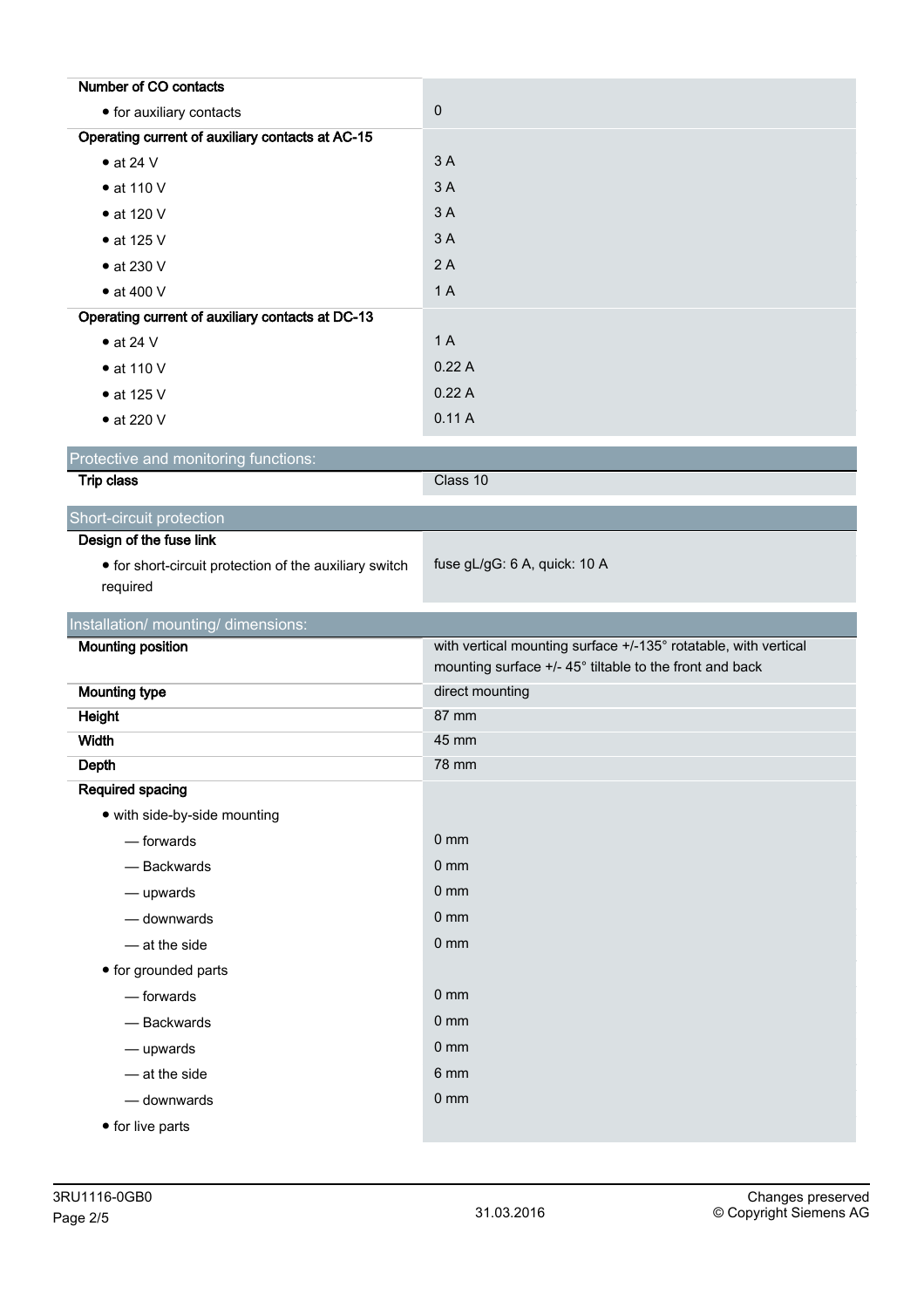| — forwards                                     | 0 <sub>mm</sub>                                                                            |
|------------------------------------------------|--------------------------------------------------------------------------------------------|
| - Backwards                                    | 0 <sub>mm</sub>                                                                            |
| - upwards                                      | $0 \text{ mm}$                                                                             |
| — downwards                                    | 0 <sub>mm</sub>                                                                            |
| — at the side                                  | 6 mm                                                                                       |
|                                                |                                                                                            |
| <b>Connections/ Terminals:</b>                 |                                                                                            |
| <b>Product function</b>                        |                                                                                            |
| • removable terminal for auxiliary and control | <b>No</b>                                                                                  |
| circuit                                        |                                                                                            |
| Type of electrical connection                  |                                                                                            |
| • for main current circuit                     | screw-type terminals                                                                       |
| • for auxiliary and control current circuit    | screw-type terminals                                                                       |
| Type of connectable conductor cross-sections   |                                                                                            |
| • for main contacts                            |                                                                                            |
| $-$ solid                                      | 2x (0.5  1.5 mm <sup>2</sup> ), 2x (0.75  2.5 mm <sup>2</sup> ), 2x 4 mm <sup>2</sup> max. |
| - finely stranded with core end processing     | 2x (0.5  1.5 mm <sup>2</sup> ), 2x (0.75  2.5 mm <sup>2</sup> )                            |
| • at AWG conductors for main contacts          | 2x (20  16), 2x (18  14), 2x 12                                                            |
| Type of connectable conductor cross-sections   |                                                                                            |
| • for auxiliary contacts                       |                                                                                            |
| — solid                                        | $2x (0.5  1.5 mm2)$ , $2x (0.75  2.5 mm2)$                                                 |
| - finely stranded with core end processing     | 2x (0.5  1.5 mm <sup>2</sup> ), 2x (0.75  2.5 mm <sup>2</sup> )                            |
| • at AWG conductors for auxiliary contacts     | 2x (20  16), 2x (18  14)                                                                   |
| Certificates/approvals                         |                                                                                            |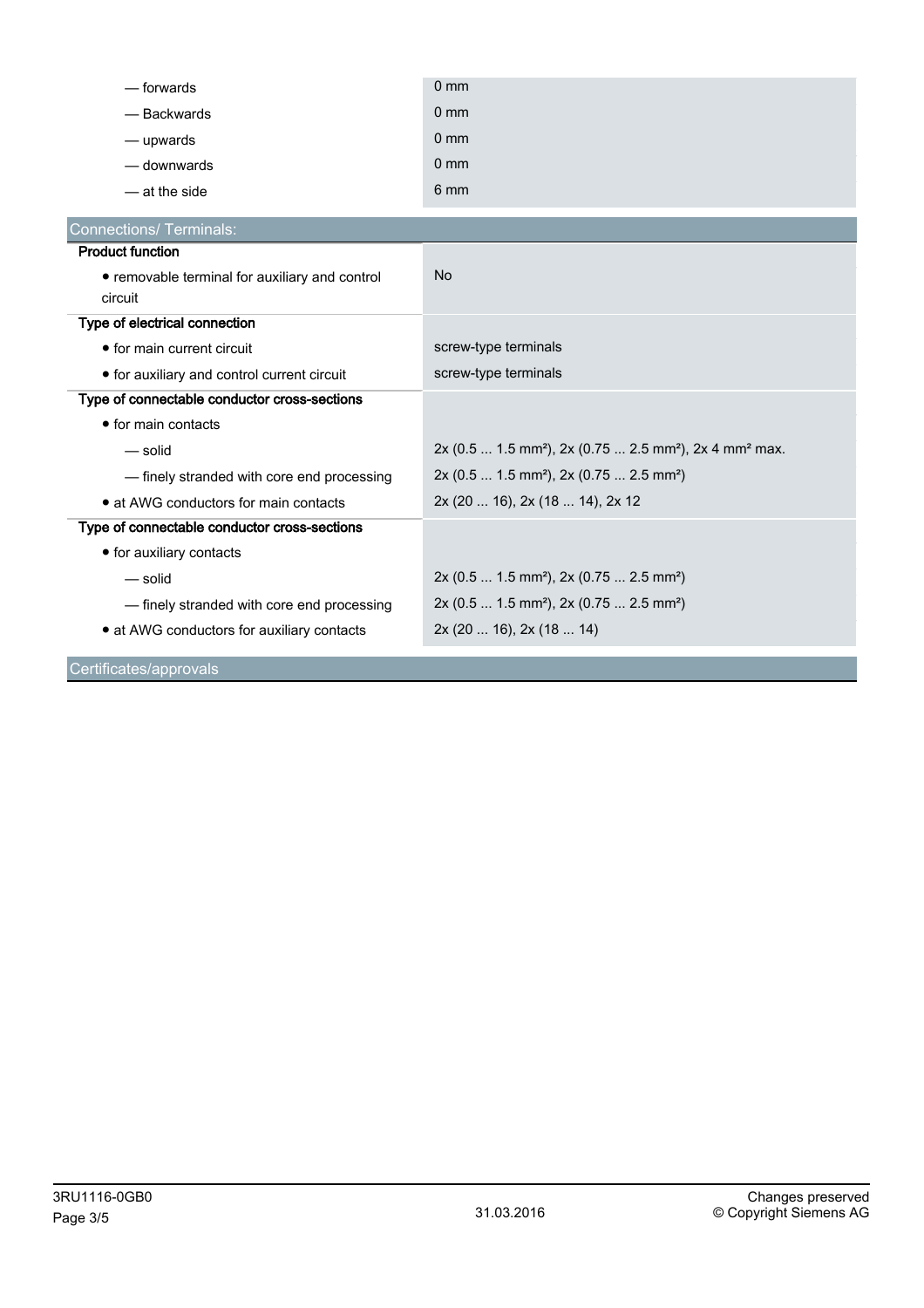| <b>General Product Approval</b>     |                                                   |                                       |                          |                                 | For use in hazardous locations |  |
|-------------------------------------|---------------------------------------------------|---------------------------------------|--------------------------|---------------------------------|--------------------------------|--|
| CCC                                 | <b>CSA</b>                                        |                                       | UL                       | <b>ATEX</b>                     | <b>IECEX</b>                   |  |
| <b>Declaration of</b><br>Conformity | <b>Test Certificates</b>                          |                                       | <b>Shipping Approval</b> |                                 |                                |  |
| $\epsilon$<br>EG-Konf.              | spezielle<br>Prüfbescheinigunge<br>$\overline{u}$ | Typprüfbescheinigu<br>ng/Werkszeugnis | ABS                      | <b>BUREAU</b><br><b>VERITAS</b> | ĬÃ<br>DNV<br><b>DNV</b>        |  |
| <b>Shipping Approval</b>            |                                                   |                                       |                          |                                 | other                          |  |
| G<br>GL                             | <b>Joyd's</b><br>egister<br>LRS                   | <b>PRS</b>                            | <b>RINA</b>              | <b>RMRS</b>                     | sonstig                        |  |
| other                               |                                                   |                                       |                          |                                 |                                |  |

[Umweltbestätigung](https://support.industry.siemens.com/cs/WW/en/ps/3RU1116-0GB0/Certificate?ct=447&ci=498&cao=553)

## Further information

Information- and Downloadcenter (Catalogs, Brochures,…) <http://www.siemens.com/industrial-controls/catalogs>

Industry Mall (Online ordering system)

<https://mall.industry.siemens.com/mall/en/en/Catalog/product?mlfb=3RU11160GB0>

## Cax online generator

<http://support.automation.siemens.com/WW/CAXorder/default.aspx?lang=en&mlfb=3RU11160GB0>

Service&Support (Manuals, Certificates, Characteristics, FAQs,...) <https://support.industry.siemens.com/cs/ww/en/ps/3RU11160GB0>

Image database (product images, 2D dimension drawings, 3D models, device circuit diagrams, EPLAN macros, ...) [http://www.automation.siemens.com/bilddb/cax\\_de.aspx?mlfb=3RU11160GB0&lang=en](http://www.automation.siemens.com/bilddb/cax_de.aspx?mlfb=3RU11160GB0&lang=en)